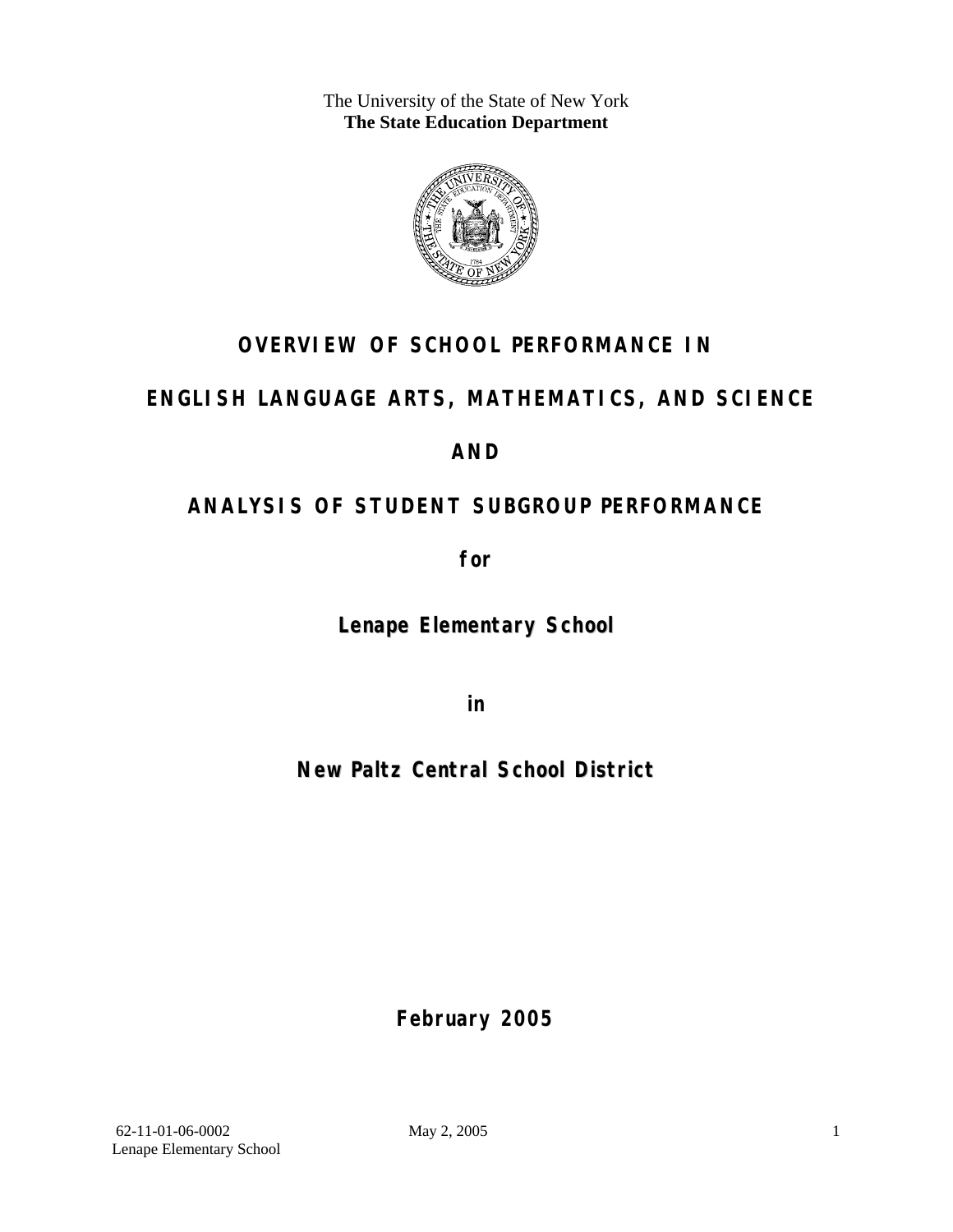#### **THE UNIVERSITY OF THE STATE OF NEW YORK**

#### **Regents of The University**

| Tonawanda             |
|-----------------------|
|                       |
| Staten Island         |
| New Rochelle          |
| Peru                  |
| <b>North Syracuse</b> |
| New York              |
| <b>Belle Harbor</b>   |
| <b>Buffalo</b>        |
| Hartsdale             |
| Albany                |
| <b>Bronx</b>          |
| <b>Binghamton</b>     |
|                       |
|                       |

### **President of The University and Commissioner of Education**

RICHARD P. MILLS

**Deputy Commissioner for Elementary, Middle, Secondary and Continuing Education**  JAMES A. KADAMUS

#### **Assistant Commissioner for Standards, Assessment and Reporting**  DAVID M. ABRAMS

**Coordinator, Information and Reporting Services** 

MARTHA P. MUSSER

The State Education Department does not discriminate on the basis of age, color, religion, creed, disability, marital status, veteran status, national origin, race, gender, genetic predisposition or carrier status, or sexual orientation in its educational programs, services and activities. Portions of this publication can be made available in a variety of formats, including braille, large print or audio tape, upon request. Inquiries concerning this policy of nondiscrimination should be directed to the Department's Office for Diversity, Ethics, and Access, Room 530, Education Building, Albany, NY 12234. **Requests for additional copies of this publication may be made by contacting the Publications Sales Desk, Room 309, Education Building, Albany, NY 12234.** 

Please address all correspondence about this report that is not related to data corrections to:

*School Report Card Coordinator Information and Reporting Services Team New York State Education Department Room 863 EBA 89 Washington Avenue Albany, NY 12234*  E-mail: *RPTCARD@mail.nysed.gov*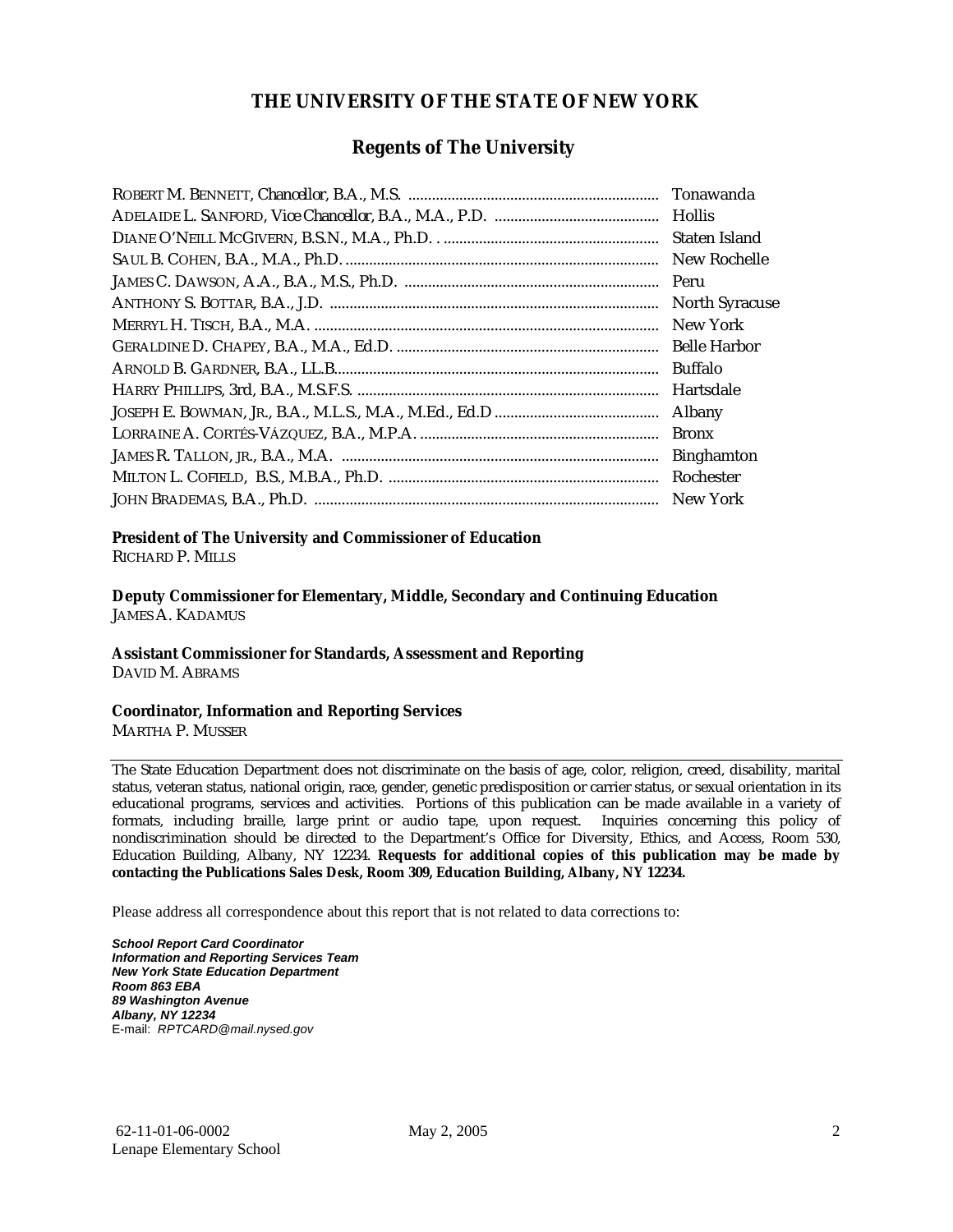The *New York State School Report Card* is an important part of the Board of Regents effort to raise learning standards for all students. It provides information to the public on student performance and other measures of school and district performance. Knowledge gained from the school report card on a school's strengths and weaknesses can be used to improve instruction and services to students.

The *New York State School Report Card* consists of three parts: the *Overview of School Performance in English Language Arts, Mathematics, and Science and Analysis of Student Subgroup Performance,* the *Comprehensive Information Report,* and the *Accountability Status Report*. The *Overview and Analysis* presents performance data on measures required by the federal No Child Left Behind Act: English, mathematics, science, and graduation rate. Performance data on other State assessments can be found in the *Comprehensive Information Report*. The *Accountability Status Report* provides information as to whether a school is making adequate progress toward enabling all students to achieve proficiency in English and mathematics.

State assessments are designed to help ensure that all students reach high learning standards. They show whether students are getting the foundation knowledge they need to succeed at the elementary, middle, and commencement levels and beyond. The State requires that students who are not making appropriate progress toward the standards receive academic intervention services.

In the *Overview*, performance on the elementary- and middle-level assessments in English language arts, mathematics, and science is reported in terms of mean scores and the percentage of students scoring at each of the four levels. These levels indicate performance on the standards from seriously deficient to advanced proficiency. Regents examination scores are reported in four score ranges. Scores of 65 to 100 are passing; scores of 55 to 64 earn credit toward a local diploma (with the approval of the local board of education). Though each elementary- and middle-level assessment is administered to students in a specific grade, secondary-level assessments are taken by students when they complete the coursework for the core curriculum. Therefore, the performance of students at the secondary level is measured for a student cohort rather than a group of students at a particular grade level. Students are grouped in cohorts according to the year in which they first entered grade 9.

The assessment data in the *Overview and Analysis* are for all tested students in the school, including general-education students and students with disabilities. In the *Overview*, each school's performance is compared with that of schools similar in grade level, district resources, and student needs as indicated by income and limited English proficiency (LEP) status. Each district's performance is compared with that of all public schools statewide. In the *Analysis*, performance is disaggregated by race/ethnicity, disability status, gender, LEP status, income level, and migrant status.

Explanations of terms referred to or symbols used in this part of the school report card may be found in the glossary on the last page. Further information on the school report card may be found in the guide, *Understanding Your School Report Card: February 2005*, available on the Information and Reporting Services Web site at www.emsc.nysed.gov/irts.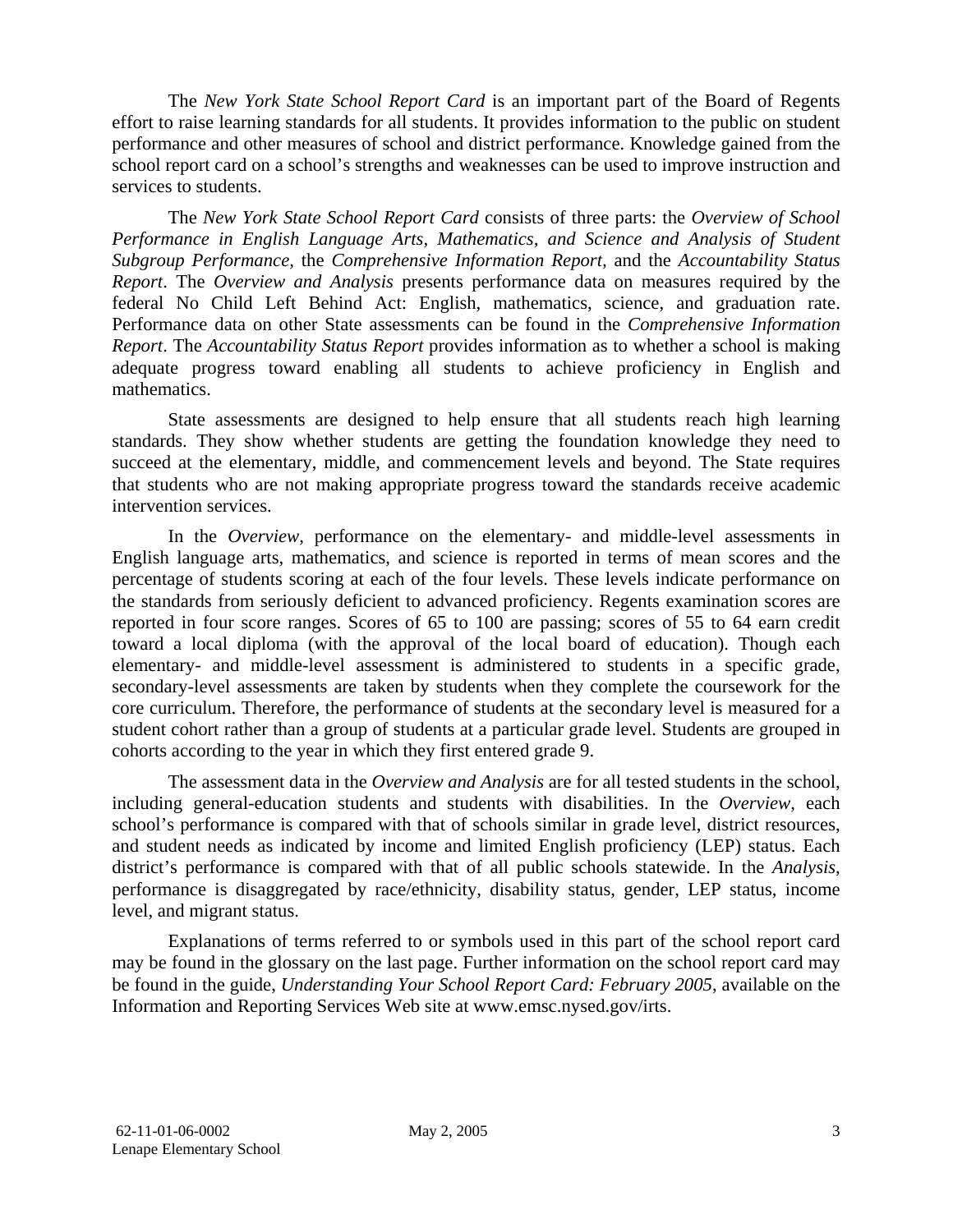# **Overview of School Performance in English Language Arts, Mathematics, and Science**

#### **School Profile**

| Principal:<br>Marv Luzzi | (845)256-4300<br>Phone: |                           |
|--------------------------|-------------------------|---------------------------|
| <b>□ Organization</b>    | Grade Range             | <b>Student Enrollment</b> |
| 2003-04                  | $3-5$                   | 522                       |

| 2002-03 School District-wide Total Expenditure per Pupil | \$13,512 |
|----------------------------------------------------------|----------|
|----------------------------------------------------------|----------|

### **2003–04 Core Classes Taught by Highly Qualified Teachers\***

| <b>Total Number of</b><br><b>Core Classes</b> | <b>Percent Taught</b><br>by Highly<br>Qualified<br><b>Teachers</b> |
|-----------------------------------------------|--------------------------------------------------------------------|
|                                               | 100%                                                               |

\*To meet the federal definition of "highly qualified," public school teachers of core academic subjects must have at least a bachelor's degree and be State certified for and demonstrate subject matter competency in the core academic subject(s) they teach.

#### **2003–04 Teachers with No Valid Teaching Certificate\***

| <b>Total Number of</b><br><b>Teachers</b> | <b>Percent with No</b><br><b>Valid Teaching</b><br><b>Certificate</b> |
|-------------------------------------------|-----------------------------------------------------------------------|
| 35                                        | 0%                                                                    |
| $\mathbf{A}$<br>$\cdots$                  |                                                                       |

\*Includes teachers with a modified temporary license.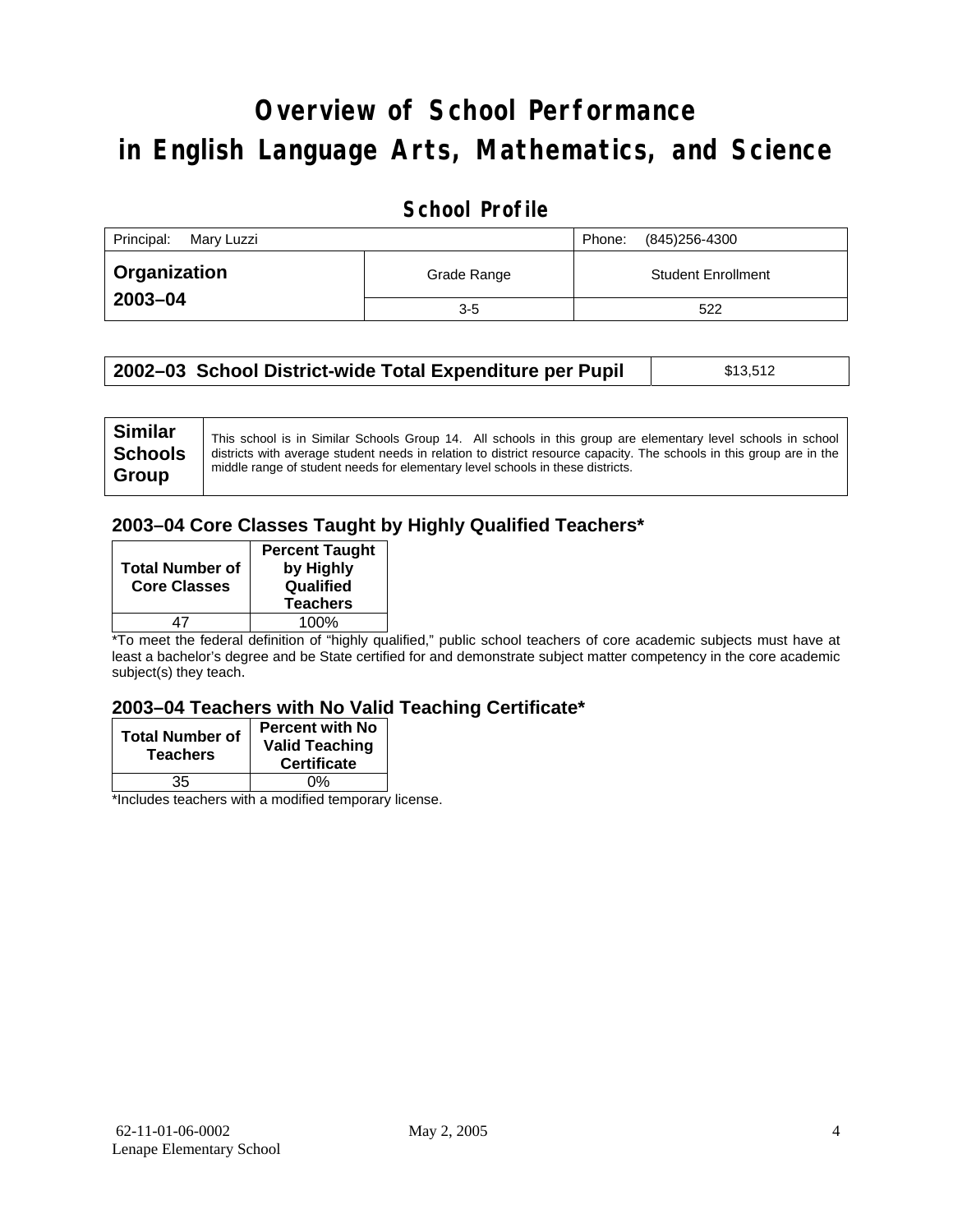English Language Arts



|                                             |                    | <b>Counts of Students</b> |                    |                    |                     |                   |
|---------------------------------------------|--------------------|---------------------------|--------------------|--------------------|---------------------|-------------------|
| <b>Performance at</b><br><b>This School</b> | Level 1<br>455-602 | Level 2<br>603-644        | Level 3<br>645-691 | Level 4<br>692-800 | <b>Total Tested</b> | <b>Mean Score</b> |
| Jan-Feb 2002                                | 12                 | 59                        | 96                 | 44                 | 211                 | 662               |
| Feb 2003                                    |                    | 47                        | 93                 | 41                 | 184                 | 666               |
| <b>Feb 2004</b>                             |                    | 46                        | 88                 | 32                 | 173                 | 662               |

| Elementary-Level English Language Arts Levels — Listening, Reading, and Writing Standards |                                                                                                           |  |  |
|-------------------------------------------------------------------------------------------|-----------------------------------------------------------------------------------------------------------|--|--|
| Level 4                                                                                   | These students exceed the standards and are moving toward high performance on the Regents examination.    |  |  |
| Level 3                                                                                   | These students meet the standards and, with continued steady growth, should pass the Regents examination. |  |  |
| Level 2                                                                                   | These students <b>need extra help</b> to meet the standards and pass the Regents examination.             |  |  |
| Level 1                                                                                   | These students have serious academic deficiencies.                                                        |  |  |

**Performance of Limited English Proficient Students Taking the New York State English as a Second Language Achievement Test (NYSESLAT) as the Measure of English Language Arts Achievement**

| Grade 4 | Level 1 | Level 2 | Level 3 | Level 4 | <b>Total Tested</b> |
|---------|---------|---------|---------|---------|---------------------|
| 2004    |         |         | ,,      |         |                     |

**Performance of Students with Severe Disabilities on the New York State Alternate Assessment (NYSAA) in English** 

| <b>Elementary Level</b> | AA-Level | AA-Level 2 | AA-Level 3 | AA–Level 4 | <b>Total Tested</b> |
|-------------------------|----------|------------|------------|------------|---------------------|
| $2003 - 04$             |          |            |            |            |                     |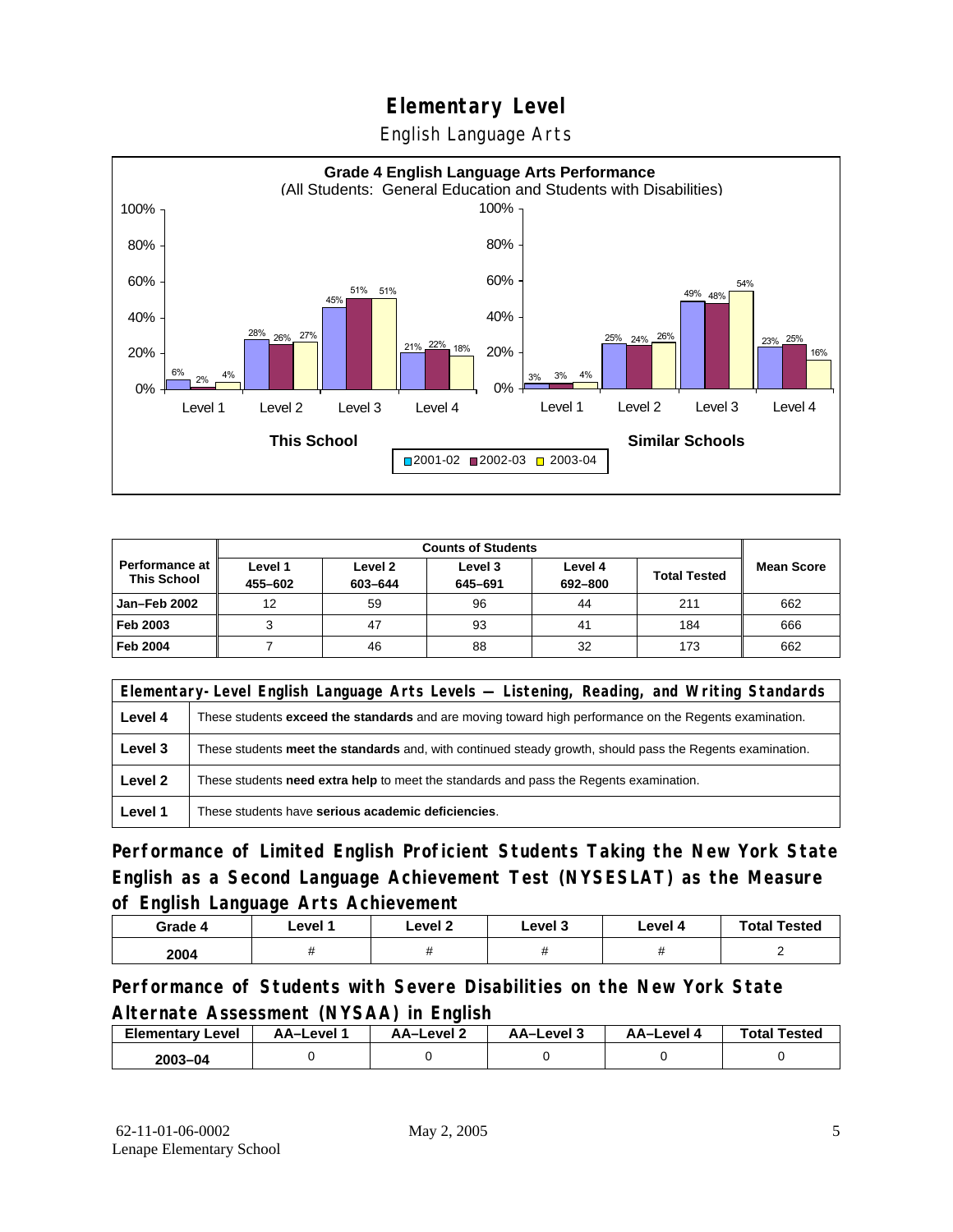#### Mathematics



|                                      |                    | <b>Counts of Students</b> |                    |                    |                     |                   |
|--------------------------------------|--------------------|---------------------------|--------------------|--------------------|---------------------|-------------------|
| Performance at<br><b>This School</b> | Level 1<br>448-601 | Level 2<br>602-636        | Level 3<br>637-677 | Level 4<br>678-810 | <b>Total Tested</b> | <b>Mean Score</b> |
| May 2002                             | 11                 | 67                        | 99                 | 38                 | 215                 | 649               |
| May 2003                             | 6                  | 42                        | 110                | 33                 | 191                 | 653               |
| May 2004                             |                    | 27                        | 88                 | 56                 | 174                 | 666               |

| Elementary-Level Mathematics Levels - |                                                                                                               |  |  |
|---------------------------------------|---------------------------------------------------------------------------------------------------------------|--|--|
|                                       | Knowledge, Reasoning, and Problem-Solving Standards                                                           |  |  |
| Level 4                               | These students <b>exceed the standards</b> and are moving toward high performance on the Regents examination. |  |  |
| Level 3                               | These students meet the standards and, with continued steady growth, should pass the Regents examination.     |  |  |
| Level 2                               | These students <b>need extra help</b> to meet the standards and pass the Regents examination.                 |  |  |
| Level 1                               | These students have serious academic deficiencies.                                                            |  |  |

### **Performance of Students with Severe Disabilities on the New York State Alternate Assessment (NYSAA) in Mathematics**

| <b>Elementary</b><br>Level | AA-Level | AA-Level 2 | AA-Level 3 | AA-Level 4 | <b>Total Tested</b> |
|----------------------------|----------|------------|------------|------------|---------------------|
| $2003 - 04$                |          |            |            |            |                     |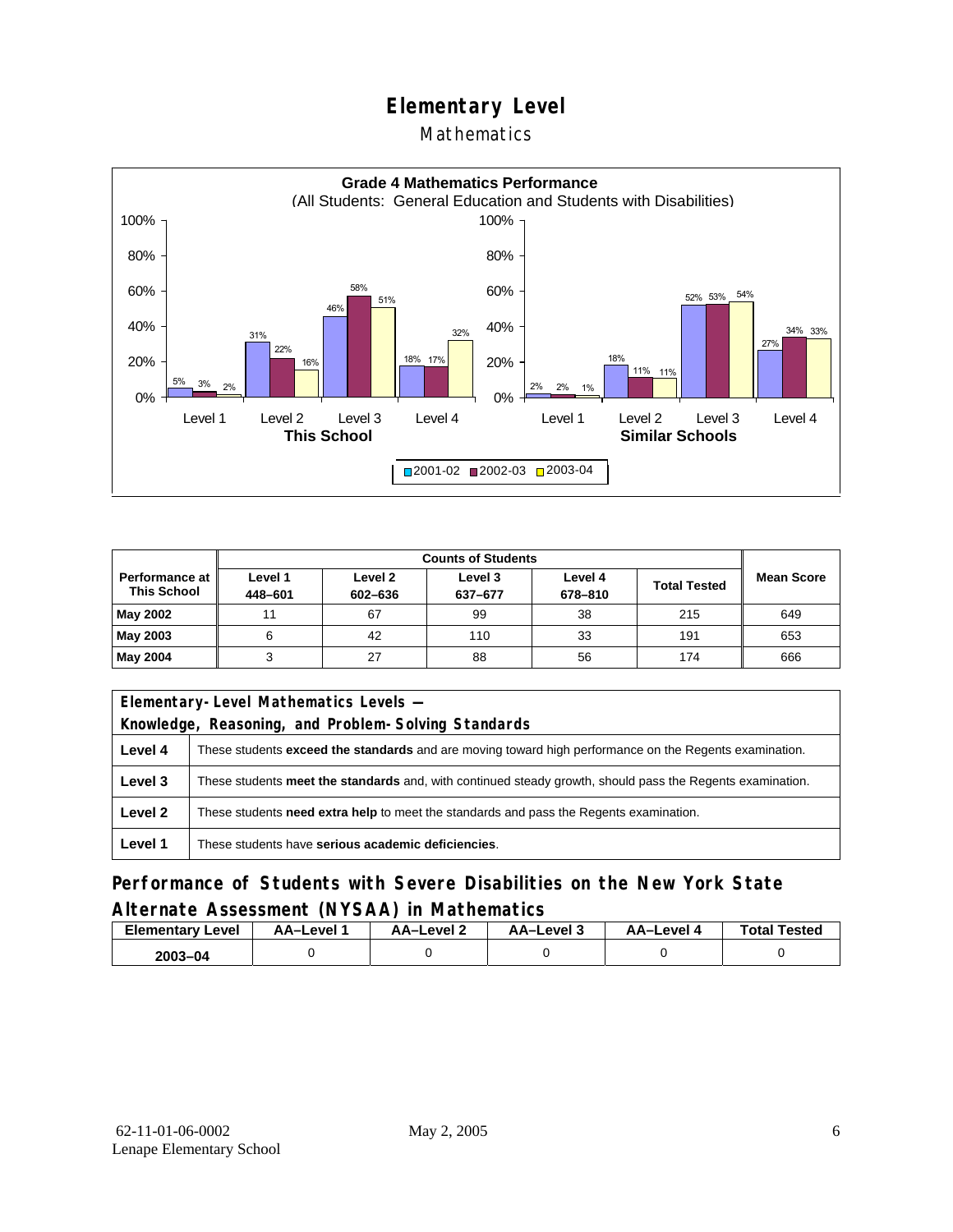Science\*



|                                             | <b>Counts of Students</b> |                      |                      |                   |                     |                   |  |  |
|---------------------------------------------|---------------------------|----------------------|----------------------|-------------------|---------------------|-------------------|--|--|
| <b>Performance at</b><br><b>This School</b> | evel 1-<br>$0 - 44$       | Level 2<br>$45 - 64$ | Level 3<br>$65 - 84$ | Level 4<br>85-100 | <b>Total Tested</b> | <b>Mean Score</b> |  |  |
| May 2004                                    |                           | 14                   | 72                   | 88                | 175                 | 82                |  |  |

| Elementary-Level Science Levels -                   |                                                                                                               |  |  |  |  |  |  |
|-----------------------------------------------------|---------------------------------------------------------------------------------------------------------------|--|--|--|--|--|--|
| Knowledge, Reasoning, and Problem-Solving Standards |                                                                                                               |  |  |  |  |  |  |
| Level 4                                             | These students <b>exceed the standards</b> and are moving toward high performance on the Regents examination. |  |  |  |  |  |  |
| Level 3                                             | These students meet the standards and, with continued steady growth, should pass the Regents examination.     |  |  |  |  |  |  |
| Level 2                                             | These students need extra help to meet the standards and pass the Regents examination.                        |  |  |  |  |  |  |
| Level 1                                             | These students have serious academic deficiencies.                                                            |  |  |  |  |  |  |

#### **Performance of Students with Severe Disabilities on the New York State Alternate Assessment (NYSAA) in Science**

| Elementarv<br>Level | AA–Level | <b>AA-Level 2</b> | د AA–Level | AA-Level 4 | <b>Total Tested</b> |
|---------------------|----------|-------------------|------------|------------|---------------------|
| 2003-04             |          |                   |            |            |                     |

\*Only one year of data is shown because a new assessment in elementary-level science was administered for the first time in 2003–04.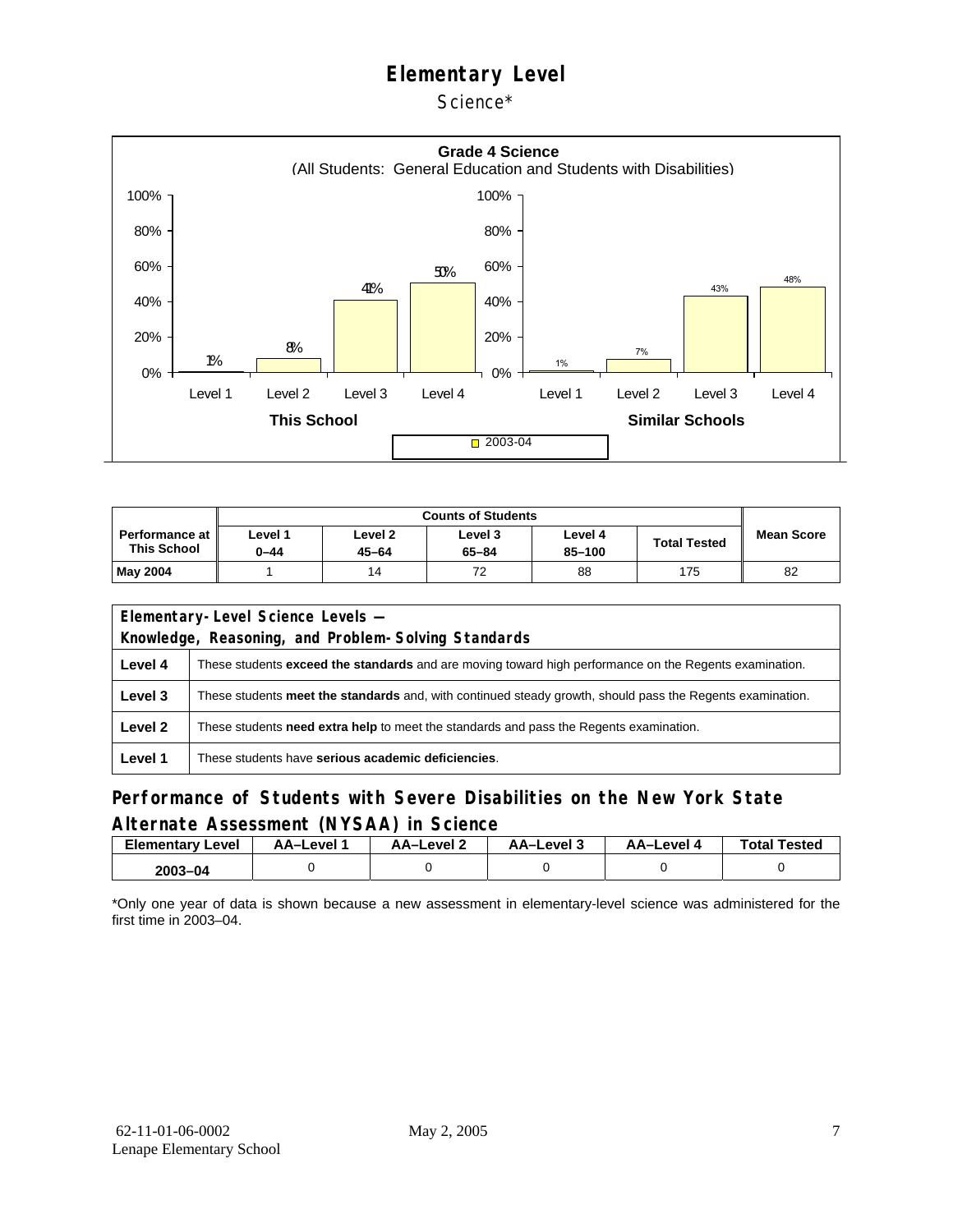## **Analysis of Student Subgroup Performance**

Historically, on State assessments the average performance of Black, Hispanic, and Native American students has been lower than that of White and Asian students. Similarly, students from lowincome families have not performed as well as those from higher income families. A high priority of the Board of Regents is to eliminate these gaps in student performance. In addition, Title I of the federal Elementary and Secondary Education Act includes explicit requirements "to ensure that students served by Title I are given the same opportunity to achieve to high standards and are held to the same high expectations as all students in each State."

This section of the school report card provides performance data for two years by racial/ethnic group, disability status, gender, English proficiency status, income level, and migrant status. The purpose of the student subgroup analyses is to determine if students who perform below the standards in any school tend to fall into particular groups, such as minority students, limited English proficient students, or economically disadvantaged students. If these analyses provide evidence that students in one of the groups achieve at a lower level than other students, the school and community should examine the reasons for this lower performance and make necessary changes in curriculum, instruction, and student support services to remedy these performance gaps. If your school did not report data for the 2003–04 school year for a subject and grade, a table showing data for subgroups in that subject and grade will not be included in the *Analysis*.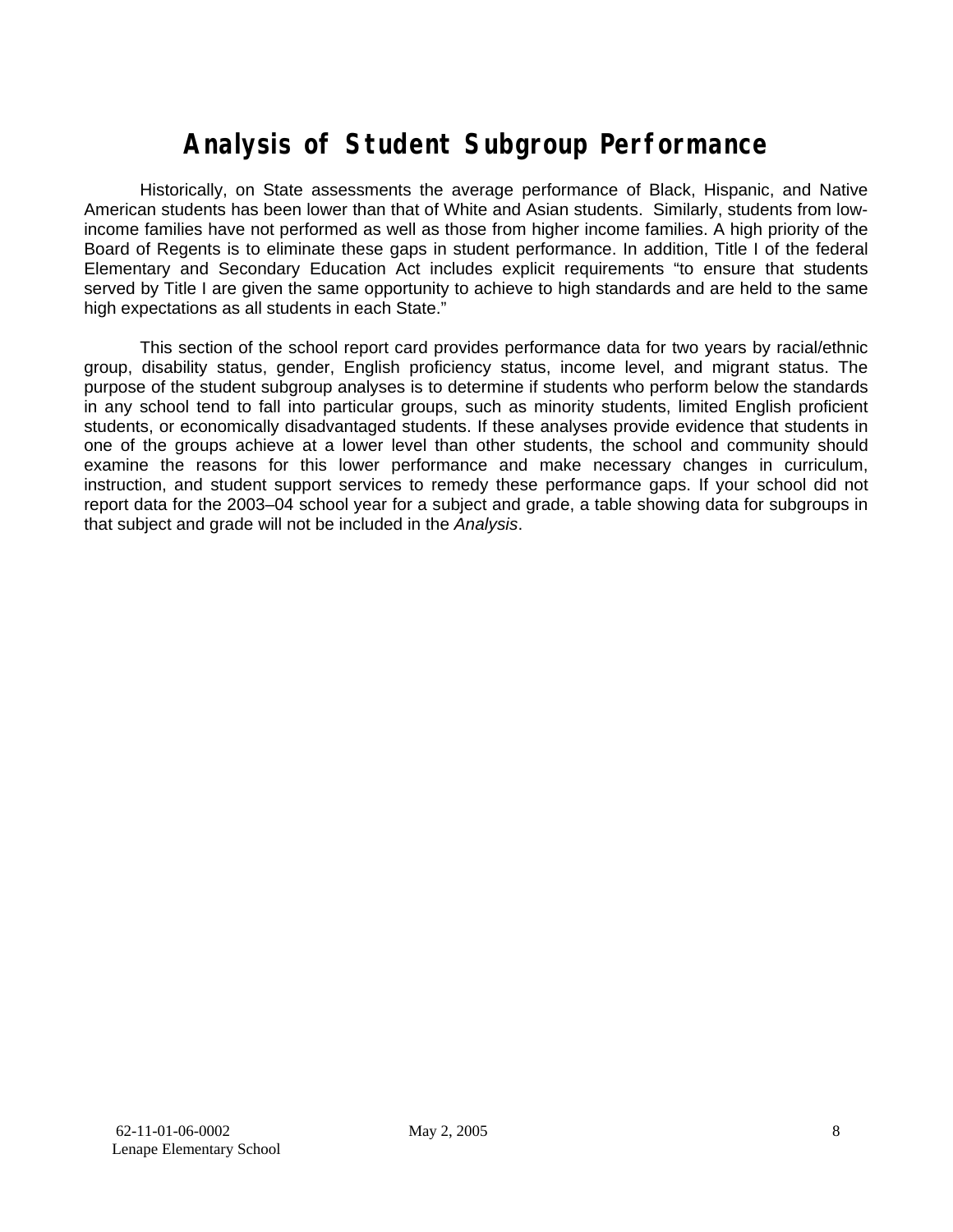### English Language Arts

|                                              |                |                                                                   | ັ<br>2002-03 |     | 2003-04       |                                                                   |         |     |  |
|----------------------------------------------|----------------|-------------------------------------------------------------------|--------------|-----|---------------|-------------------------------------------------------------------|---------|-----|--|
| <b>Student Subgroup</b>                      | <b>Total</b>   | <b>Percentages of Tested</b><br><b>Students Scoring at Levels</b> |              |     | <b>Total</b>  | <b>Percentages of Tested</b><br><b>Students Scoring at Levels</b> |         |     |  |
|                                              | <b>Tested</b>  | $2 - 4$                                                           | $3 - 4$      | 4   | <b>Tested</b> | $2 - 4$                                                           | $3 - 4$ | 4   |  |
| <b>Results by Race/Ethnicity</b>             |                |                                                                   |              |     |               |                                                                   |         |     |  |
| American Indian/Alaskan Native               | 1              | $\mathbf s$                                                       | s            | s   | $\mathbf{1}$  | $\mathbf s$                                                       | s       | s   |  |
| <b>Black</b>                                 | 8              | 100%                                                              | 50%          | 13% | 10            | 100%                                                              | 70%     | 10% |  |
| Hispanic                                     | 13             | 100%                                                              | 77%          | 15% | 8             | s                                                                 | s       | s   |  |
| Asian or Pacific Islander                    | 6              | s                                                                 | s            | s   | 10            | 100%                                                              | 80%     | 30% |  |
| White                                        | 156            | 98%                                                               | 72%          | 23% | 144           | 96%                                                               | 69%     | 18% |  |
| Total                                        | 184            | 98%                                                               | 73%          | 22% | 173           | 96%                                                               | 69%     | 18% |  |
| Small Group Totals (s)                       | $\overline{7}$ | 100%                                                              | 100%         | 29% | 9             | 89%                                                               | 67%     | 22% |  |
| <b>Results by Disability Status</b>          |                |                                                                   |              |     |               |                                                                   |         |     |  |
| General-education students                   | 162            | 99%                                                               | 77%          | 25% | 147           | 99%                                                               | 78%     | 22% |  |
| Students with disabilities                   | 22             | 95%                                                               | 41%          | 0%  | 26            | 77%                                                               | 19%     | 0%  |  |
| Total                                        | 184            | 98%                                                               | 73%          | 22% | 173           | 96%                                                               | 69%     | 18% |  |
| <b>Results by Gender</b>                     |                |                                                                   |              |     |               |                                                                   |         |     |  |
| Female                                       | 75             | 97%                                                               | 76%          | 32% | 87            | 95%                                                               | 76%     | 30% |  |
| Male                                         | 109            | 99%                                                               | 71%          | 16% | 86            | 97%                                                               | 63%     | 7%  |  |
| Total                                        | 184            | 98%                                                               | 73%          | 22% | 173           | 96%                                                               | 69%     | 18% |  |
| <b>Results by English Proficiency Status</b> |                |                                                                   |              |     |               |                                                                   |         |     |  |
| English proficient                           | 182            | $\mathbf s$                                                       | $\mathbf s$  | s   | 173           | 96%                                                               | 69%     | 18% |  |
| Limited English proficient                   | $\overline{2}$ | s                                                                 | $\mathbf s$  | s   | 0             | 0%                                                                | 0%      | 0%  |  |
| Total                                        | 184            | 98%                                                               | 73%          | 22% | 173           | 96%                                                               | 69%     | 18% |  |
| <b>Results by Income Level</b>               |                |                                                                   |              |     |               |                                                                   |         |     |  |
| Economically disadvantaged                   | 25             | 96%                                                               | 48%          | 4%  | 23            | 91%                                                               | 43%     | 9%  |  |
| Not disadvantaged                            | 159            | 99%                                                               | 77%          | 25% | 150           | 97%                                                               | 73%     | 20% |  |
| Total                                        | 184            | 98%                                                               | 73%          | 22% | 173           | 96%                                                               | 69%     | 18% |  |
| <b>Results by Migrant Status</b>             |                |                                                                   |              |     |               |                                                                   |         |     |  |
| Migrant family                               | 1              | s                                                                 | s            | s   | 1             | s                                                                 | s       | s   |  |
| Not migrant family                           | 183            | s                                                                 | s            | s   | 172           | s                                                                 | s       | s   |  |
| Total                                        | 184            | 98%                                                               | 73%          | 22% | 173           | 96%                                                               | 69%     | 18% |  |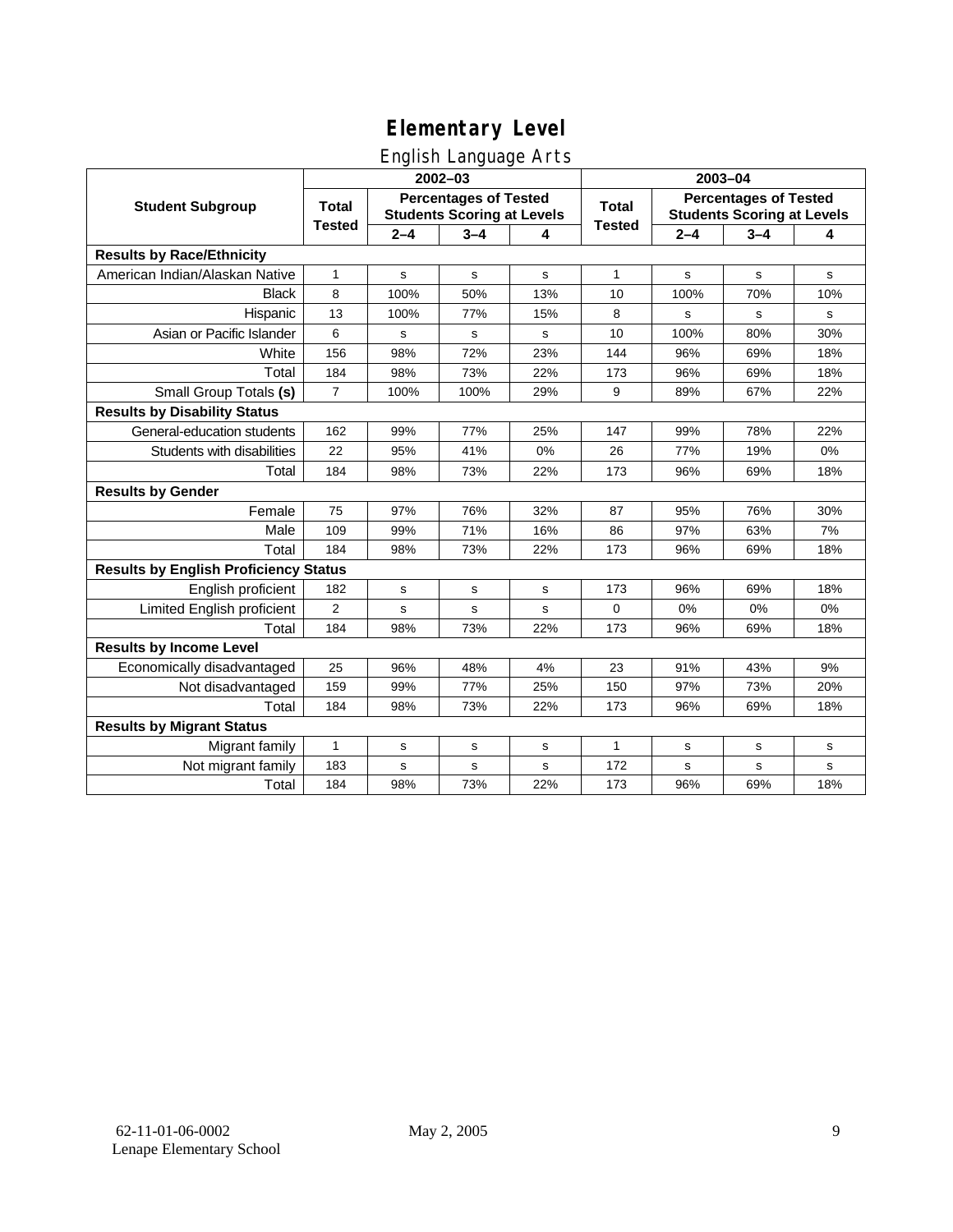### Mathematics

|                                              |                |                                                                   | 2002-03     |     | 2003-04       |                                                                   |         |             |
|----------------------------------------------|----------------|-------------------------------------------------------------------|-------------|-----|---------------|-------------------------------------------------------------------|---------|-------------|
| <b>Student Subgroup</b>                      | <b>Total</b>   | <b>Percentages of Tested</b><br><b>Students Scoring at Levels</b> |             |     | <b>Total</b>  | <b>Percentages of Tested</b><br><b>Students Scoring at Levels</b> |         |             |
|                                              | <b>Tested</b>  | $2 - 4$                                                           | $3 - 4$     | 4   | <b>Tested</b> | $2 - 4$                                                           | $3 - 4$ | 4           |
| <b>Results by Race/Ethnicity</b>             |                |                                                                   |             |     |               |                                                                   |         |             |
| American Indian/Alaskan Native               | 1              | s                                                                 | s           | s   | $\mathbf{1}$  | s                                                                 | s       | s           |
| <b>Black</b>                                 | 8              | 88%                                                               | 50%         | 0%  | 10            | 100%                                                              | 70%     | 10%         |
| Hispanic                                     | 15             | 100%                                                              | 73%         | 7%  | 8             | s                                                                 | s       | s           |
| Asian or Pacific Islander                    | $\overline{7}$ | s                                                                 | s           | s   | 11            | 100%                                                              | 91%     | 27%         |
| White                                        | 160            | 97%                                                               | 76%         | 19% | 144           | 98%                                                               | 84%     | 35%         |
| Total                                        | 191            | 97%                                                               | 75%         | 17% | 174           | 98%                                                               | 83%     | 32%         |
| Small Group Totals (s)                       | 8              | 100%                                                              | 88%         | 25% | 9             | 100%                                                              | 67%     | 11%         |
| <b>Results by Disability Status</b>          |                |                                                                   |             |     |               |                                                                   |         |             |
| General-education students                   | 169            | 98%                                                               | 80%         | 20% | 148           | 100%                                                              | 88%     | 37%         |
| Students with disabilities                   | 22             | 86%                                                               | 36%         | 0%  | 26            | 88%                                                               | 54%     | 4%          |
| Total                                        | 191            | 97%                                                               | 75%         | 17% | 174           | 98%                                                               | 83%     | 32%         |
| <b>Results by Gender</b>                     |                |                                                                   |             |     |               |                                                                   |         |             |
| Female                                       | 79             | 94%                                                               | 70%         | 23% | 87            | 98%                                                               | 85%     | 34%         |
| Male                                         | 112            | 99%                                                               | 79%         | 13% | 87            | 99%                                                               | 80%     | 30%         |
| Total                                        | 191            | 97%                                                               | 75%         | 17% | 174           | 98%                                                               | 83%     | 32%         |
| <b>Results by English Proficiency Status</b> |                |                                                                   |             |     |               |                                                                   |         |             |
| English proficient                           | 185            | 97%                                                               | 76%         | 18% | 172           | s                                                                 | s       | s           |
| Limited English proficient                   | 6              | 100%                                                              | 33%         | 0%  | 2             | $\mathbf s$                                                       | s       | $\mathbf s$ |
| Total                                        | 191            | 97%                                                               | 75%         | 17% | 174           | 98%                                                               | 83%     | 32%         |
| <b>Results by Income Level</b>               |                |                                                                   |             |     |               |                                                                   |         |             |
| Economically disadvantaged                   | 25             | 92%                                                               | 44%         | 4%  | 24            | 96%                                                               | 67%     | 17%         |
| Not disadvantaged                            | 166            | 98%                                                               | 80%         | 19% | 150           | 99%                                                               | 85%     | 35%         |
| Total                                        | 191            | 97%                                                               | 75%         | 17% | 174           | 98%                                                               | 83%     | 32%         |
| <b>Results by Migrant Status</b>             |                |                                                                   |             |     |               |                                                                   |         |             |
| Migrant family                               | 1              | s                                                                 | $\mathbf s$ | s   | $\mathbf{1}$  | s                                                                 | s       | s           |
| Not migrant family                           | 190            | s                                                                 | s           | s   | 173           | s                                                                 | s       | s           |
| Total                                        | 191            | 97%                                                               | 75%         | 17% | 174           | 98%                                                               | 83%     | 32%         |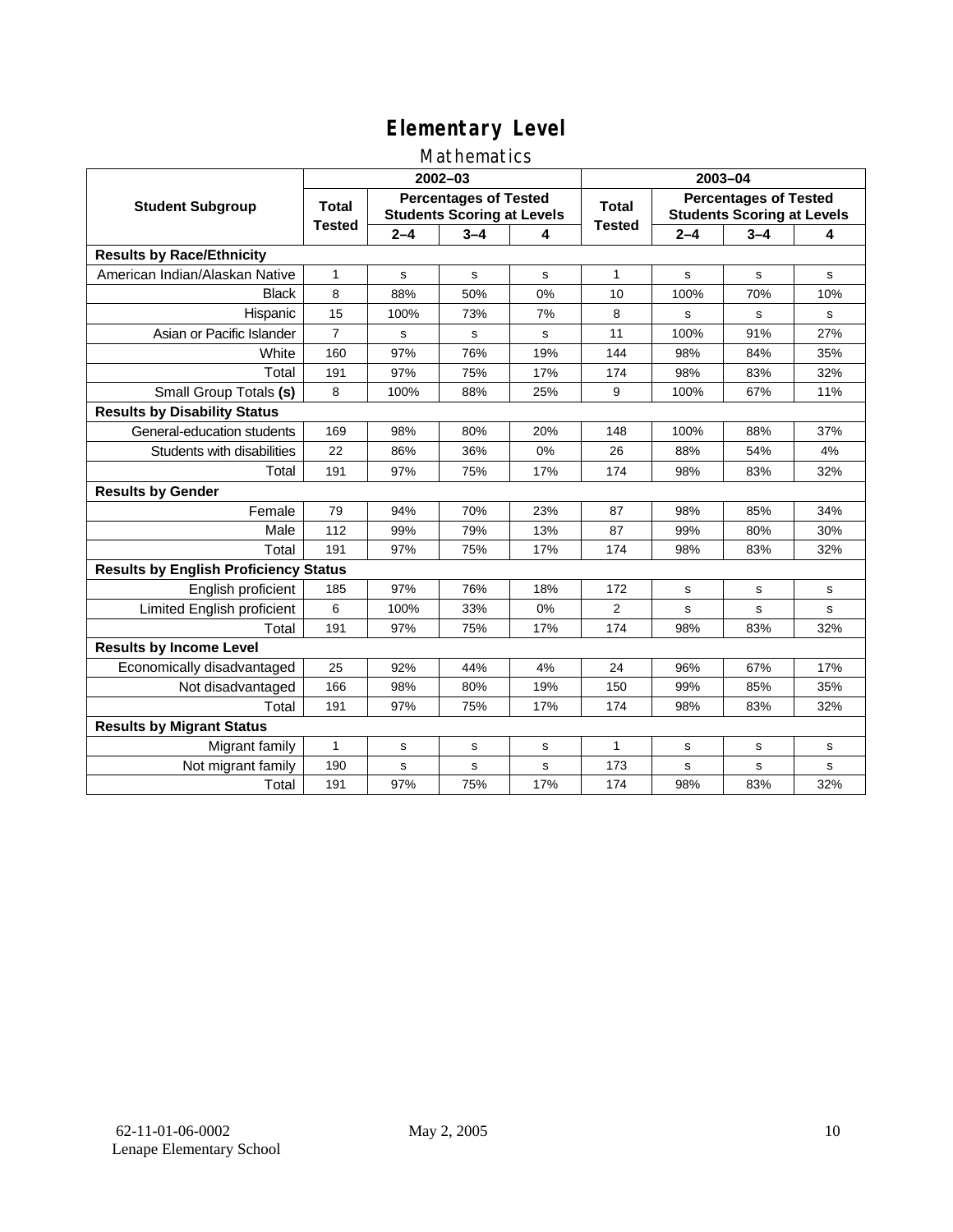#### Science\*

|                                              | 2003-04                |                                                                   |         |     |  |  |  |
|----------------------------------------------|------------------------|-------------------------------------------------------------------|---------|-----|--|--|--|
| <b>Student Subgroup</b>                      | <b>Total</b><br>Tested | <b>Percentages of Tested</b><br><b>Students Scoring at Levels</b> |         |     |  |  |  |
|                                              |                        | $2 - 4$                                                           | $3 - 4$ | 4   |  |  |  |
| <b>Results by Race/Ethnicity</b>             |                        |                                                                   |         |     |  |  |  |
| American Indian/Alaskan Native               | 1                      | s                                                                 | s       | s   |  |  |  |
| Black                                        | 10                     | 100%                                                              | 90%     | 20% |  |  |  |
| Hispanic                                     | 8                      | S                                                                 | s       | s   |  |  |  |
| Asian or Pacific Islander                    | 11                     | 91%                                                               |         | 64% |  |  |  |
| White                                        | 145                    | 100%                                                              | 92%     | 51% |  |  |  |
| Total                                        | 175                    | 99%                                                               | 91%     | 50% |  |  |  |
| Small Group Totals (s)                       | 9                      | 100%                                                              | 89%     | 56% |  |  |  |
| <b>Results by Disability Status</b>          |                        |                                                                   |         |     |  |  |  |
| General-education students                   | 149                    | 99%                                                               | 95%     | 56% |  |  |  |
| Students with disabilities                   | 26                     | 100%                                                              | 73%     | 19% |  |  |  |
| Total                                        | 175                    | 99%                                                               | 91%     | 50% |  |  |  |
| <b>Results by Gender</b>                     |                        |                                                                   |         |     |  |  |  |
| Female                                       | 88                     | 99%                                                               | 90%     | 51% |  |  |  |
| Male                                         | 87                     | 100%                                                              | 93%     | 49% |  |  |  |
| Total                                        | 175                    | 99%                                                               | 91%     | 50% |  |  |  |
| <b>Results by English Proficiency Status</b> |                        |                                                                   |         |     |  |  |  |
| English proficient                           | 173                    | s                                                                 | s       | s   |  |  |  |
| Limited English proficient                   | $\overline{2}$         | S                                                                 | s       | s   |  |  |  |
| Total                                        | 175                    | 99%                                                               | 91%     | 50% |  |  |  |
| <b>Results by Income Level</b>               |                        |                                                                   |         |     |  |  |  |
| Economically disadvantaged                   | 24                     | 96%                                                               | 79%     | 29% |  |  |  |
| Not disadvantaged                            | 151                    | 100%                                                              | 93%     | 54% |  |  |  |
| Total                                        | 175                    | 99%                                                               | 91%     | 50% |  |  |  |
| <b>Results by Migrant Status</b>             |                        |                                                                   |         |     |  |  |  |
| Migrant family                               | 1                      | s                                                                 | s       | s   |  |  |  |
| Not migrant family                           | 174                    | s                                                                 | s       | s   |  |  |  |
| Total                                        | 175                    | 99%                                                               | 91%     | 50% |  |  |  |

\*Only one year of data is shown because a new assessment in elementary-level science was administered for the first time in 2003–04.